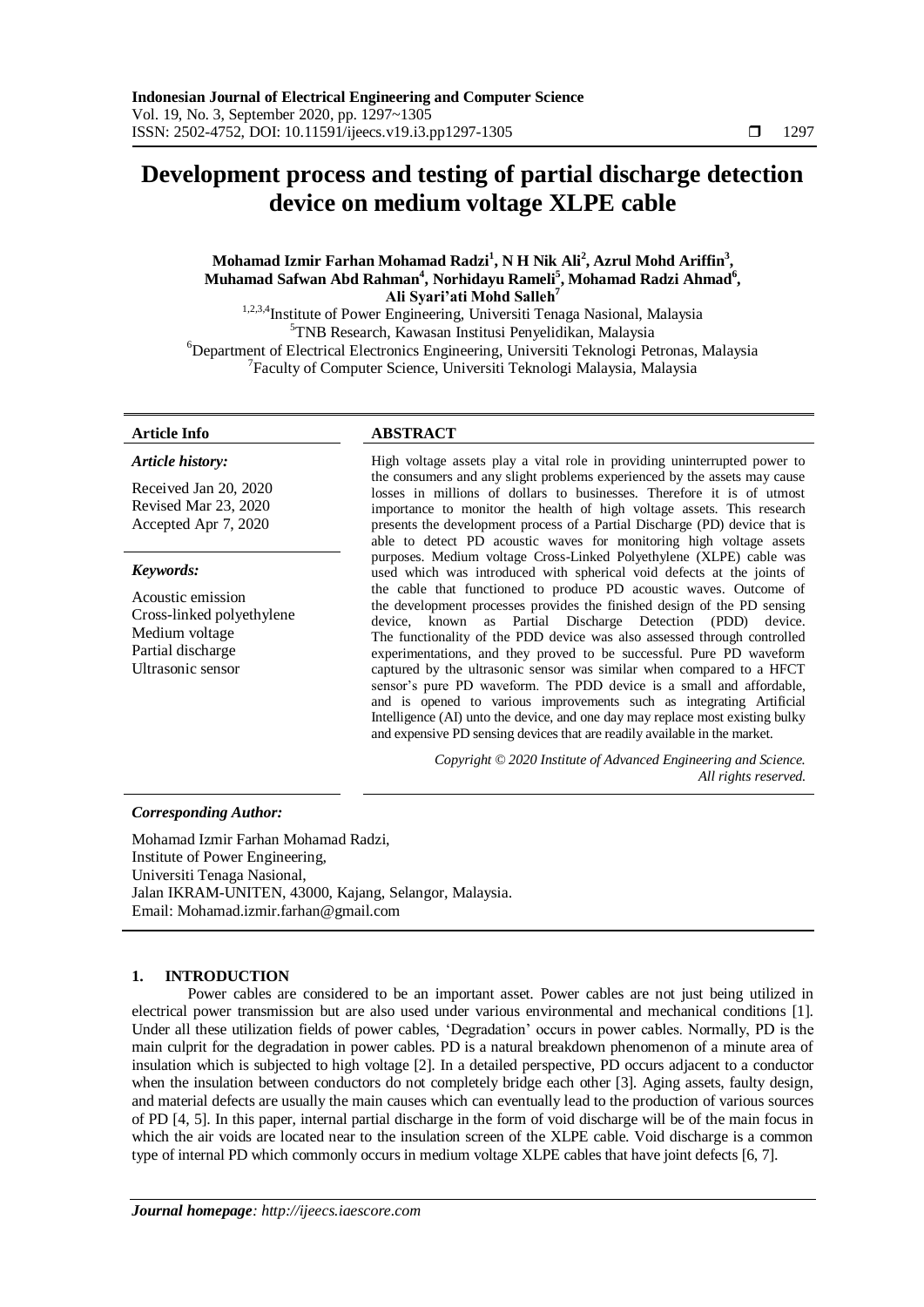The development of high rated voltage for XLPE cable systems is commonly used in meeting the increasing demand of high power transmission fields [8, 9]. Since delivering efficient power to consumers revolves heavily around the XLPE cables" health, continuous observation of their health is crucial. PD damages the health of XLPE cables through the degradation of insulation materials, thus a PD monitoring device should be developed. PD monitoring devices are already available in the market, however, these devices are expensive and bulky [10, 11]. Most electrical equipment produce a broad range of sound, this includes ultrasound waves which can be easily detected through basic ultrasonic testing procedures. Various methods and sensors have been developed in order to assess the ultrasonic testing [12-16]. This paper will be using ultrasonic measurement as a means of detecting internal PD due to void discharge, it is considered to be one of the best acoustic emission testing method. A High Frequency Current Transformer (HFCT) will also be used in this research for comparative purposes.The completed PDD device prototype should be able to detect internal PD in medium voltage XLPE cable. Future major accomplishment of the PDD device is that the device would be able to pose as a better option when compared to PD sensors that are already mass produced such as HFCT sensors and Acoustic Emission (AE) sensors [17-19]. Therefore, this paper"s main focuses are the elaboration of the design details of a working PDD prototype and the functionality tests of the device based on controlled PD experimentations which have been studied and presented.

The rest of the paper is organized as follows: Section 2 presents the methodology of the paper, which is divided into smaller sections, whereby Section 2.1 explains the Mechanism Flowchart of PDD device, while Section 2.2, Section 2.3, and Section 2.4, explains the List of elements needed, Designing the PDD device using LT Spice and Designing the PDD device using Autodesk EAGLE respectively. Section 3 explains the Design of Experiment while Section 4 shows the extraction of pure PD waveform using MATLAB. Finally, Section 5 displays the Results and Discussions of this research paper and Section 6 presents the conclusive findings for this research paper.

#### **2. METHODOLOGY**

In designing the PDD device, certain necessary steps have to be taken. The steps to be followed are predesign process, defining the mechanism flowchart of PDD device, listing the required elements in designing the PDD device, designing the PDD device using LT Spice and designing the PDD device using Autodesk EAGLE.

#### **2.1. Mechanism Flowchart of PDD device**

A mechanism flowchart was prepared in order to fully explain the process flow of the functionality of the PDD device, and only from there can the list of electronic elements be provided.The PDD device will be positioned near a designated high voltage asset which consists of PD sources. The ultrasonic sensor on the device then detects the acoustic PD waves and captures the PD waveforms manually through the use of a digital oscilloscope. The captured PD waveforms will then be processed using MATLAB for further analyzation in order to obtain pure PD waveforms. The mechanism is based on an infinite loop process in order for the device to continuously collect raw PD waveforms and will serve as a base guideline for the whole functionality process of the PDD device. Figure 1 shows the mechanism flowchart of the PDD device.

#### **2.2. List of required electronic elements needed in designing the PDD device**

In designing the PDD device, the fundamental characteristics of the major electronic elements or components that are to be used must be taken into primary consideration. This is to ensure a smooth assembly process of the device is achieved in the form of a Printed Circuit Board (PCB). The list of components that were used in this research were ceramic capacitors 101 (C3 and C2 with values of 100 pF each), 2mm 5kV DC Barrel Jack, resistors (R8, R7, R5 and R4 with value of 10 k $\Omega$ , R2 with value of 1 k $\Omega$  and R1 and R6 with value of 330 Ω), 3.5mm Stereo Jack with two switches (KYCON STX3100), ultrasonic sensor (C1) with frequency of 40 kHz and sensitivity of -63 dB typ. (0dB= 10V/Pa), trimmer potentiometer (R3) with value of 5 k $\Omega$  and integrated circuit µA741CP (IC4 and IC3). These components will be orderly assembled into a PCB form, where the design parameters and specifications of the PDD device can easily be entered using Autodesk EAGLE software.

### **2.3. Designing the PDD device using LT Spice**

The PDD device comprises of an ultrasonic sensor, which enables itself to detect acoustic sound waves. This device is designed only for the sole purpose of having to detect a real PD waveform produced by the void discharge in the medium voltage XLPE cable. For the first process, a receiver circuit is created, which serves the purpose of consisting of an ultrasonic sensor. In this step it is important to detect the ultrasonic signal emitted by the PD source, so that the captured signal will go through a differential amplifier. The function of the differential amplifier is to roughly differentiate and amplify the captured signal with respect to a varied gain. The PDD device mainly revolves around the utilization of a high pass filter and a differential amplifier. In laymen"s term, an ideal differential amplifier will normally provide an output voltage with respect to ground,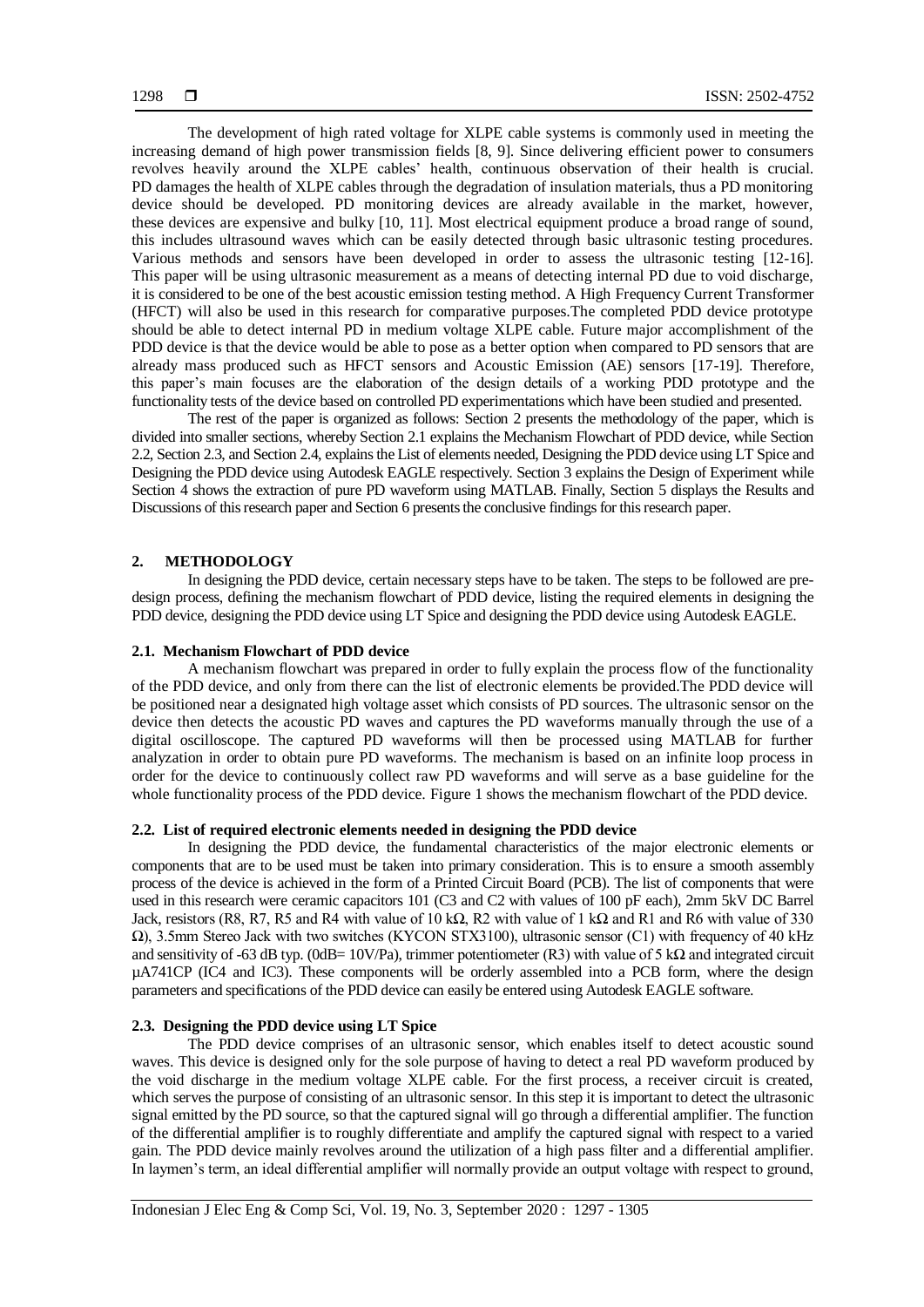which is commonly some gain times the two input voltage's differences. The above statement is explained based on the following basic formula which importantly serves as a main basis for the first pre-design process:

$$
V_{out} = A(V_a - V_b) \tag{1}
$$

As shown in (1) shows that *A* is defined as the differential gain and both  $V_a$  and  $V_b$  are voltages with respect to ground. A software known as LT Spice was wholly used throughout the first pre-design process in order to construct the circuit design of the differential amplifier. The Differential Amplifier helps to differentiate which signal is of ultrasonic range and which is not due to the void discharge from the PD source. The differential amplifier circuit consists of two 330  $\Omega$  resistors, two 10 k $\Omega$  resistors, one 100 pF capacitor, a 5 kΩ variable resistor with adjustable gain, one 741 operational amplifier and a buzzer. The basic formula for a functional differential in obtaining the value of *Vout* is as shown below:

$$
V_{out} = \left(\frac{R_2}{R_1}\right)(V_2 - V_1) \tag{2}
$$

As shown in (2) shows that *A* from in (1) is expressed as  $(R_2/R_1)$  while  $V_a$  and  $V_b$  from in (1) are expressed as  $V_2$  and  $V_1$  as shown in (2). For the second functional process, a high pass filter circuit must be created. By definition, a high pass filter is a filter that allows only high frequency signals to be able to pass through. With this, unwanted signals such as lower frequency signals can be easily removed, which ease the classification process of the captured raw PD signal. The High Pass Filter only allows high frequency signals to pass through, inevitably removing unwanted lower frequency signals. The High Pass Filter circuit diagram consists of two 10 kΩ resistors, a 1 kΩ resistor, a 100 pF capacitor, and a 741 operational amplifier. The *Vout* is the filtered raw PD signal, which is later to be processed and analyzed using MATLAB. These two finished circuit designs has to be combined in order to finally form the completed PDD device circuit diagram. The circuit designs can be viewed in a previous research paper [10]. With this completed final circuit design of the PDD device, this exact design can be exported into Autodesk EAGLE software. This is to ensure that the same circuit design can be converted into a Printed Circuit Board (PCB) format. Only with this PCB format can the device be fabricated into a physical form.





*Development process and testing of partial discharge detection… (Mohamad Izmir Farhan Mohamad Radzi)*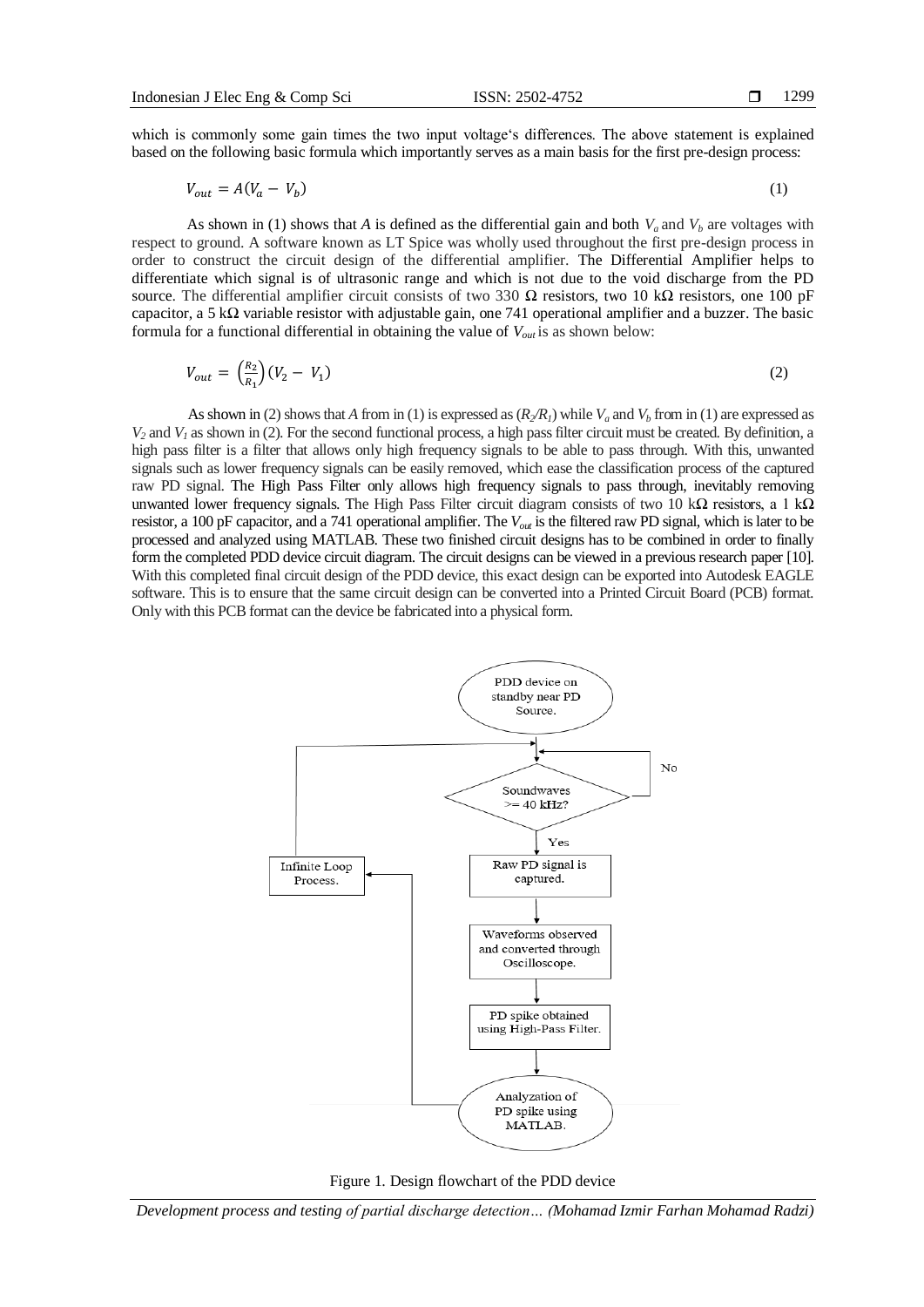#### **2.4. Designing the PDD device using Autodesk EAGLE**

Exporting the final circuit diagram from LT Spice into Autodesk Eagle enables the diagram to be converted into a schematic diagram. The electronic components were carefully selected and inserted into the workspace provided in Autodesk EAGLE. Arrangement of the chosen electronic components were done in an orderly manner and the "Net" action tab was used to connect all the electronic components. With that done, the software will automatically connect all the components together in order to establish secure connections between the components. Next, the conversion of the established schematic diagram into a PCB diagram allows the PCB to be designed in the shortest possible route specifically for the "Via". A "Via" functions to establish connections between the bottom and top layer of the PCB. The PDD device uses a simple single layer circuit board, where only one copper layer is visible on the bottom side of the PCB. Air wires that are visible in the PCB diagram are actually guides for the connections of the PDD device"s electronic components.

When converting from schematic diagram into PCB diagram some minute arrangements must be done unto the electronic components by dragging them in the desired design specifications. Next, the ground area of the PCB diagram has to be defined. This is actually done to ground the area that has no air wires or connections in order to avoid any unwanted interferences during the experimentation of the PDD device, which ultimately helps in improving the quality of the PD waveforms that are to be captured. For the net class details of the PCB diagram, the suitable values that are to be keyed in the software are 12mm for the width, 20mm for the drill and 10mm for the clearance. To minimize the complexity of the design, the net class values were keyed in using the values provided which enable the design of a single layered PCB with a copper layered bottom for secure electronic connections. By carefully following the procedures in creating the PCB diagram, the end result is that in the form of secured connections of the air wires that are connected together simultaneously with respect to the shortest and simplest available route. The air wire connections are better suited in a more refined light blue color. This allows better indication of the PCB having established successful connections. This finished design will be fabricated by PCB manufacturers and can be viewed in a previous research paper [10].

#### **3. DESIGN OF EXPERIMENT (DOE)**

It is time to test the functionality of the device, through controlled experimentations. As stated above in the methodology section, the source of the PD is due to void discharge. To create the void discharge, holes are being introduced at the joints of the medium voltage XLPE cable. These holes serves as air pockets which then allows the cable joints to be considered as "damaged" or contaminated, in order to allow joint failure. The joint failure will promote PD to occur, which therefore then allows the PDD device to be able to detect and captured the acoustic waves produced by the PD. The specifications of the holes created for the void discharge, are that the depth is 1.15 millimeters, the width is 2.93 millimeters, the shape construct is in spherical form, the permittivity of air which has a value of 1 and lastly, the void discharge is located on the right and left side of the joints of medium voltage XLPE cable which is very near to the insulation screen. With these specifications, a simulation of electric field strength in order to determine the value of PD emitted due to the void discharge can be done using a software known as Finite Element Method Magnetics (FEMM). This FEMM software aids in constructing a cutout version of the medium voltage XLPE cable used in this research.

Since it is understood that the electric field strength is directly proportional to the magnitude of PD created, it is safe to say based on the simulation done, the void discharge is sufficient enough to produce an abundant magnitude of PD. In theory, the electric field strength and an insulation"s current density are known to be the highest when it is near the conductor and becomes significantly weaker when it is further away from the conductor [20, 21]. For the actual experimentation, the PDD device is placed horizontally near to the PD source, which is at the joints of the medium voltage XLPE cable. The device is supplied with a 5V DC voltage supply continuously in order to function and detect acoustic soundwaves. An AC voltage supply is used to inject subsequent amount of voltages into the medium voltage XLPE cable. The AC voltage varies from 2.5 kV until 15 kV. Any higher than 15 kV will propose danger to the safety of the lab"s environment. When injecting AC voltage into the cable, the defect in the cable joints causes void discharges to occur and therefore, releasing acoustic waves that can be translated into PD waves. These PD waves is detected by the ultrasonic sensor on the PDD device, and converted into electrical signals. The electrical signals flow to an oscilloscope, and this oscilloscope functions in directly capturing raw PD waveforms. The oscilloscope is that of a Teledyne Lecroy oscilloscope with a bandwidth of 500 MHz, a sampling rate of 2.5 GS respectively and uses a 50 Hz filter. In this experimentation, a commercial PD sensor known as a HFCT is also used to detect the acoustic soundwaves of the PD source. This is purely for comparison purposes in order to justify the functionality of the PDD device. The PD waveforms from the two sensors captured by the oscilloscope will be further analyzed using MATLAB.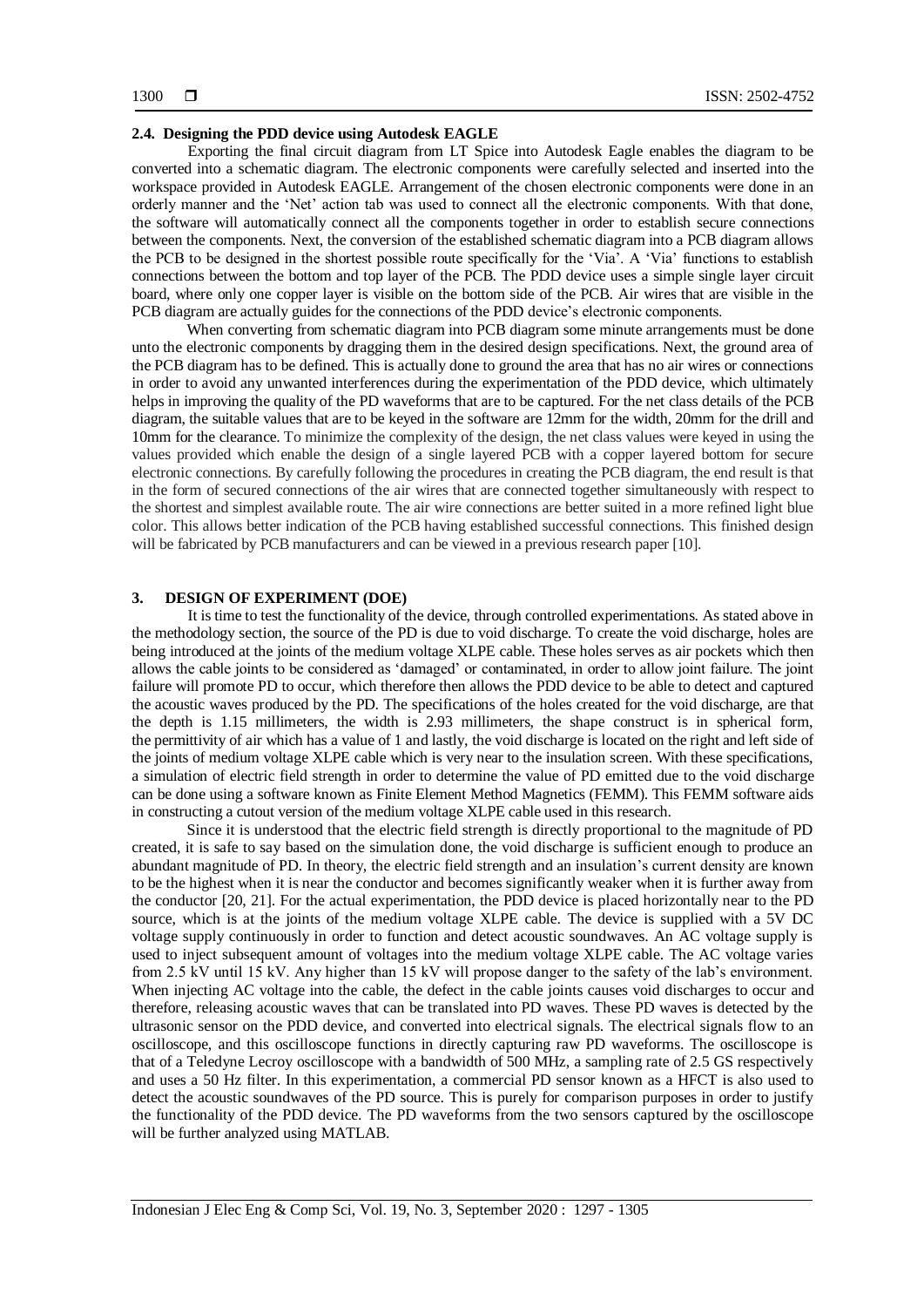## **4. PURE PD WAVEFORM EXTRACTION USING MATLAB**

Raw PD waveforms contains unwanted signals such as noise, and the extraction process helps to remove the interferences in order to realize the comparison of both sensor's data. The first step process is to convert the raw PD waveforms captured using the digital oscilloscope into excel file type format. These excel version of the waveforms will then be converted again into a new file type format known as MATLAB files format (.mat). This is basically known as the initial pre-processing stage of the extraction process. Next, DC offset from the raw data is removed for further processing. The reason why DC offset is removed from the raw data is because the raw signals that are captured using both sensors already consist of the production of DC offset. The main culprit for the production is due to the operation of the pulse generation hardware during the experimentation. In order to remove the DC offset, the mean amplitude of the entire cycle was subtracted from one of each individual sample. By doing this, each of the individual sample will be able to exhibit a zero mean [22, 23]. Although the experimentations were done in a low noise level controlled laboratory condition, background noises still have to be removed before exerting the extraction process unto the raw PD waveforms. This process is known as de-noising which can be used to comply the task of noise suppression, and such techniques are known as Fast Fourier Transform (FFT) based de-noising and low pass filtering. A method known as hard-thresholding was carried out to pre-extract the PD pulses after de-noising process. The value that was set for hard-thresholding is set to 1.5 mV. For the actual extraction process, a famous algorithm called peak detection technique is used. The technique was executed unto the raw data, transferring each pulse into a new variable matrix. This new variable matrix replaces the removed pulses with a zero vector [22, 23].

The peak detection technique process was done several more times in order to ensure that the peak magnitude of the remaining pulses in the raw data is much smaller than the pre-defined threshold value. Then only can the PD pulses be isolated from unwanted background noises. The threshold value however cannot be set too high, as a large possibility of information loss in PD pulses may likely to occur during the process. On the contrary, if the threshold value is set too low, PD pulses might be mistakenly interpreted from unwanted noise pulses [24-26]. The final step process is the Pulse Pairing Process. This process is carried out when the peak magnitude of a PD pulse is much smaller than the stated pre-defined threshold value. This process is also done based on a reasonable time of flight duration of the PD pulses. In the end, these pure PD pulses that are obtained from both PDD device and HFCT are then measured and compared based on their time domain.

# **5. RESULTS AND DISCUSSIONS**

The results that were obtained after going through all the stated process in obtaining pure PD pulses are as expected. The pulse pairing process of the PD pulses from both sensors can be seen in Figure 2. Note that the voltage chosen for the display of results are picked from the best amongst the pairs that are obtained. It can be simply seen that the PD pulses detected by the PDD device are similar to that of the PD pulses detected by the HFCT sensor. This proves that the PDD device is working perfectly as expected and that the functionality of the device is justified by comparing it to the HFCT. There is without a doubt that the PDD device functions just as how the HFCT would in terms of detecting PD pulses. Figure 2 displays the orange color to be the PDD device"s PD pulse while the blue color is stated to be the HFCT"s PD pulse.



*Development process and testing of partial discharge detection… (Mohamad Izmir Farhan Mohamad Radzi)*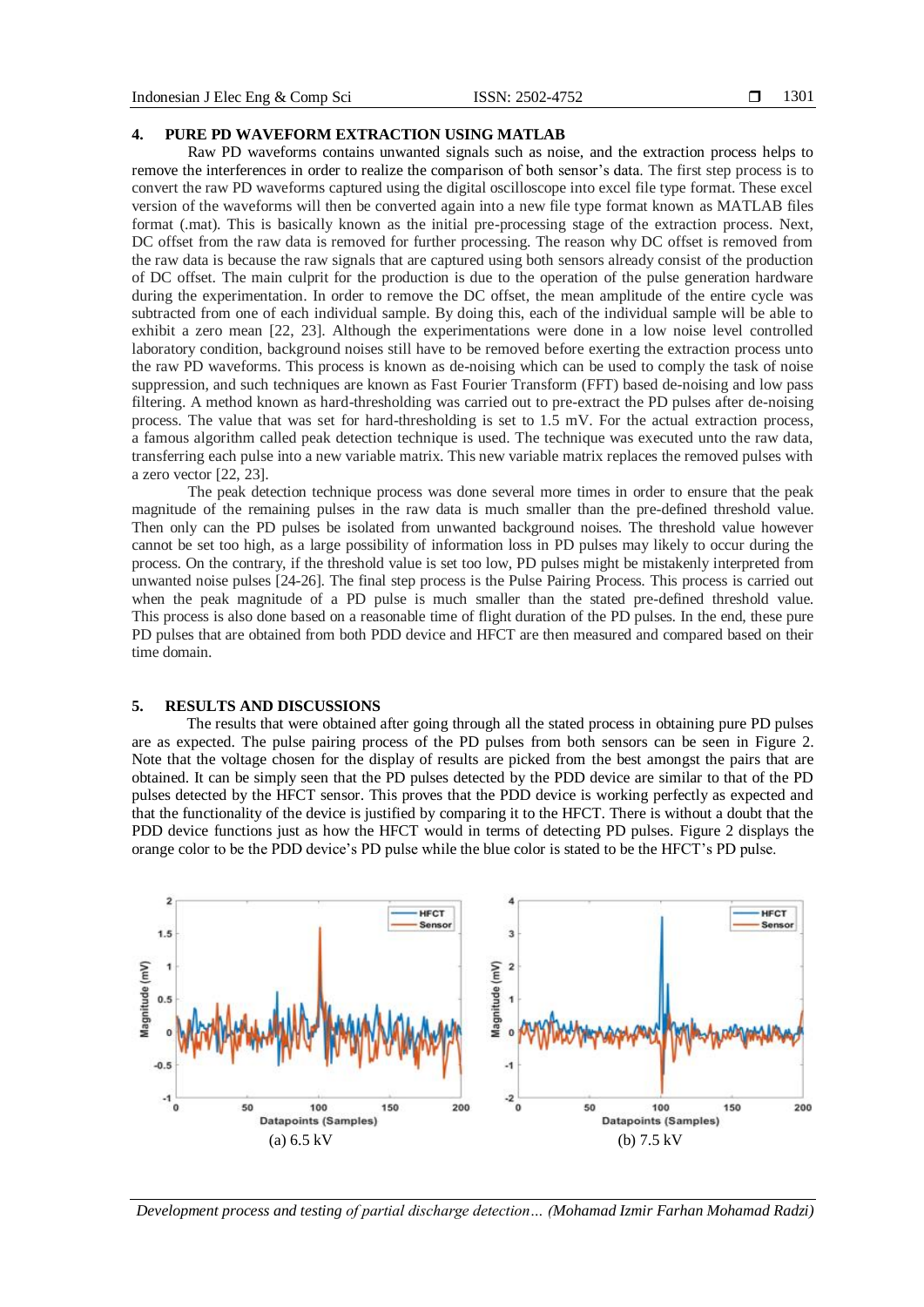

Figure 2. Pulse pairing process of PD pulses captured using both PDD device and HFCT sensor

From Figure 2, it can be justified that the PDD device does detect pure PD pulses much like the HFCT sensor did. However, it can also be observed that the magnitude of the PD pulses detected by the PDD device is quite smaller as compared to the HFCT sensor. This is naturally due to the nature of acoustic emission sensing method by using an ultrasonic sensor itself, whereby the method is abruptly affected by extraneous noise and signal attenuation tends to happen frequently. HFCT sensor is not affected by these factors so to say, hence the difference in the magnitude of electric field strength.

As for the FEMM simulation of the spherical void defect, the magnitude of the electric field strength from the simulation is found out to be approximately 3 MV/m. This value is indeed a high value for production of PD. Since electric field strength is directly proportional to the magnitude of PD, it can be stated that the artificial void discharge caused by the spherical void defect is more than enough to provide abundant PD which then leads to high production of acoustic soundwaves. This in return helps ease both the sensors to detect easily the soundwaves and capture abundant PD waveforms using the digital oscilloscope. The electric field strength decreases as it is further away from the spherical void defect. The magnitude values of PD pulses captured by the PDD device are very much dependent on the magnitude of AC voltage applied during the experimentation. The higher the magnitude of the injected AC voltage, the higher the magnitude of the PD pulses. Table 1 shows the maximum average magnitude of the PD pulses obtained by the PDD device for each different voltage applied.

| Voltage      | Maximum Average Magnitude |
|--------------|---------------------------|
| Applied (kV) | (mV)                      |
| 6.5          | 0.1017                    |
| 7.5          | 0.4024                    |
| 8.5          | 0.6981                    |
|              |                           |

Table 1. PD pulses maximum average magnitude captured by PDD device

Although the PDD device falls behind the HFCT sensor in terms of the accuracy of capturing PD pulses, ultimately, the device is still able to achieve the main objective of this research and that is to detect PD pulses in medium voltage XLPE cable due to internal void discharges. Advantages of the PDD device compared to the HFCT sensor are such as costing a lot less as compared to buying one whole set of HFCT sensor, smaller and much easier to be used and opened to a wide variety of upgrades such as implementing Artificial Intelligence (Ai) which are quite hard to implement unto the HFCT sensor.

# **6. CONCLUSION**

In this research paper, an intuitive insight on the meticulous design process of the PDD device is presented properly. The main objectives of this research which are to design a functional PDD device that can detect PD due to void discharge in medium voltage XLPE cable, and to assess the functionality of the PDD device through controlled experimentations have been realized and achieved successfully. Results obtained throughout the experimentations strongly infers that the PDD device is positively functioning as expected, and that the values of the magnitude of PD obtained are in the acceptable range. Furthermore,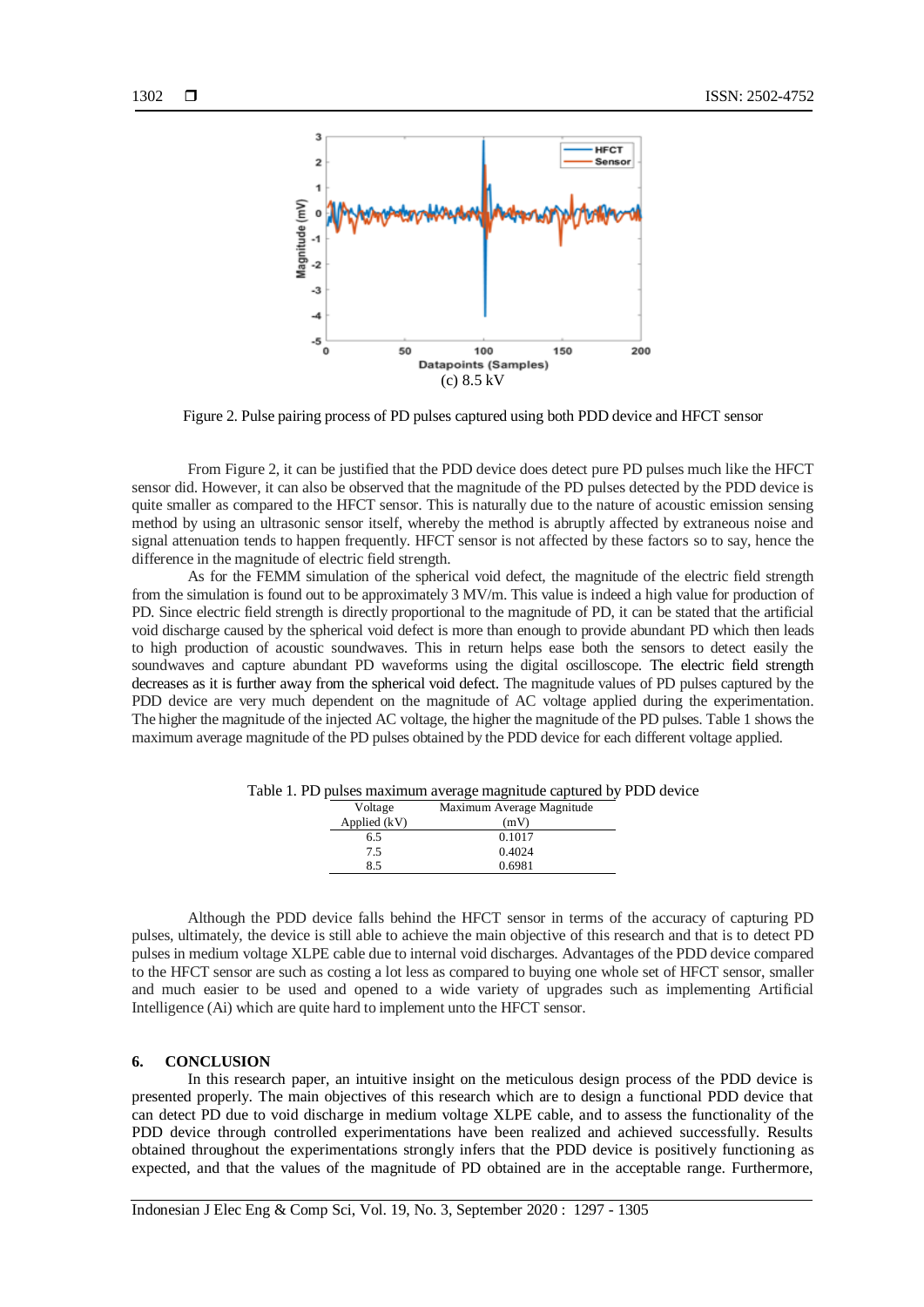the pure PD waveform captured by the PDD device very much resembles the pure PD waveform captured by the HFCT sensor. PD monitoring is very crucial in maintaining the health of high voltage assets in reducing the repair and maintenance costs, and this PDD device helps proficiently in this particular field. All in all, this research much likely aids in opening new pathways for the PDD device to blossom into a more sophisticated and technology driven sensing tool.

#### **ACKNOWLEDGEMENTS**

The authors of this research study would like to honorably acknowledge TNB Research Sdn. Bhd., for their kind and generous support throughout the whole research period. Special thanks also goes to the individuals who have indirectly or directly contributed to this research project.

#### **REFERENCES**

- [1] Tzimas, S. Rowland, L. A. Dissado, M. Fu, and U. H. Nilsson, "Effect of long-time electrical and thermal stresses upon the endurance capability of cable insulation material," *IEEE Transactions on Dielectrics and Electrical Insulation*, vol. 16, no. 5, pp. 1436–1443, 2009.
- [2] M. Karimi, M. Majidi, H. MirSaeedi, M. M. Arefi and M. Oskuoee, "A novel application of deep belief networks in learning partial discharge patterns for classifying Corona, surface, and internal discharges," in *IEEE Transactions on Industrial Electronics*, vol. 67, no. 4, pp. 3277-3287, Apr 2020.
- [3] High-voltage test techniques-Partial discharge measurements, IEC Standard 60270, BS EN Standard 60270, Electrotechnical-sector-committee, Br. Stand. Board, 2000.
- [4] B. Fruth and L. Niemeyer, "The importance of statistical characteristics of partial discharge data," *IEEE Transactions on Dielectrics and Electrical Insulation*, vol. 27, no. 1, pp. 60–69, 1992.
- [5] E. Gulski, "Digital analysis of partial discharges," *IEEE Transactions on Dielectrics and Electrical Insulation*, vol. 2, no. 5, pp. 822–837, 1995.
- [6] G. Ma, C. Li, X. Chen, J. Jiang, Z. Ge, and W. Chang, "Numerical sensor design for partial discharge detection on power cable joint," *IEEE Trans. Dielectr. Electr. Insul.*, vol. 22, no. 4, pp. 2311–2319, 2015.
- [7] Z. Ahmed, G. A. Hussain, M. Lehtonen, L. Varacka, and J. Kudelcik, "Analysis of partial discharge signals in medium voltage XLPE cables," in *2016 17th International Scientific Conference on Electric Power Engineering (EPE)*, pp. 1–6, 2016.
- [8] A. R. Mor, P. H. F. Morshuis, P. Llovera, V. Fuster, and A. Quijano, "Localization techniques of partial discharges at cable ends in off-line single-sided partial discharge cable measurements," *IEEE Trans. Dielectr. Electr. Insul.*, vol. 23, no. 1, pp. 428–434, 2016.
- [9] N. H. Nik Ali, M. Giannakou, R. D. Nimmo, P. Rapisarda, and P. L. Lewin, "Classification and localisation of multiple partial discharge sources within a high voltage transformer winding," in *IEEE Electrical Insulation Conference (EIC)*, pp. 519–522, 2016.
- [10] I. F. Radzi, "Partial discharge detection device using ultrasonic sensor on high voltage equipment," B. Eng. Thesis, Department of Electrical Engineering, Universiti Tenaga Nasional, Selangor, Malaysia, 2019.
- [11] Yafei Zhou, Yang Qin and P. Chappell, "Cost-effective on-line partial discharge of measurements for cables," in *IEEE Electrical Insulation Magazine*, vol. 22, no. 2, pp. 31-38, 2006.
- [12] M. Vakilian, T. R. Blackburn, R. E. James, and B. T. Phung, "Semiconducting layer as an attractive PD detection sensor of XLPE cables," *IEEE Transactions on Dielectrics and Electrical Insulation*, vol. 13, no. 4, pp. 885–891, 2006.
- [13] A. Cavallini, G. C. Montanari, and F. Puletti, "A novel method to locate PD in polymeric cable systems based on amplitudefrequency (AF) map," *IEEE Transactions on Dielectrics and Electrical Insulation*, vol. 14, no. 3, pp. 726–734, 2007.
- [14] M. Tozzi, A. Cavallini, G. C. Montanari, and G. L. G. Burbui, "PD detection in extruded power cables: An approximate propagation model," *IEEE Transactions on Dielectrics and Electrical Insulation*, vol. 15, no. 3, pp. 832–840, 2008.
- [15] F. P. Mohamed, W. H. Siew, J. J. Soraghan, S. M. Strachan, and J. Mcwilliam, "The use of power frequency current transformers as partial discharge sensors for underground cables," *IEEE Transactions on Dielectrics and Electrical Insulation*, vol. 20, no. 3, pp. 814–824, 2013.
- [16] A. Rodrigo, P. Llovera, V. Fuster, and A. Quijano, "High performance broadband capacitive coupler for partial discharge cable tests," *IEEE Transactions on Dielectrics and Electrical Insulation*, vol. 20, no. 2, pp. 479–487, 2013.
- [17] W. Si, C. Fu and P. Yuan, "An integrated sensor with AE and UHF methods for partial discharges detection in transformers based on oil valve," in *IEEE Sensors Letters*, vol. 3, no. 10, pp. 1-3, Oct. 2019.
- [18] Ching-Chau Su, Cheng-Chi Tai, Chien-Yi Chen, Ju-Chu Hsieh and Jiann-Fuh Chen, "Partial discharge detection using acoustic emission method for a waveguide functional high-voltage cast-resin dry-type transformer," *2008 International Conference on Condition Monitoring and Diagnosis*, Beijing, pp. 517-520, 2008.
- [19] L. Duan, J. Hu, G. Zhao, K. Chen, J. He and S. X. Wang, "Identification of partial discharge defects based on deep learning method," in *IEEE Transactions on Power Delivery*, vol. 34, no. 4, pp. 1557-1568, Aug. 2019.
- [20] M. S. K. M. H. M. Sharif, N. A. M. Jamail, N. A. Othman, "Analysis of electric field and current density on XLPE insulator," *International Journal of Electrical and Computer Engineering (IJECE).,* vol. 7, no. 6, pp. 3095–3104, 2017.
- [21] G. Parent, M. Rossi, S. Duchesne and P. Dular, "Determination of partial discharge inception voltage and location of partial discharges by means of paschen"s theory and FEM," in *IEEE Transactions on Magnetics*, vol. 55, no. 6, pp. 1-4, Jun 2019.

*Development process and testing of partial discharge detection… (Mohamad Izmir Farhan Mohamad Radzi)*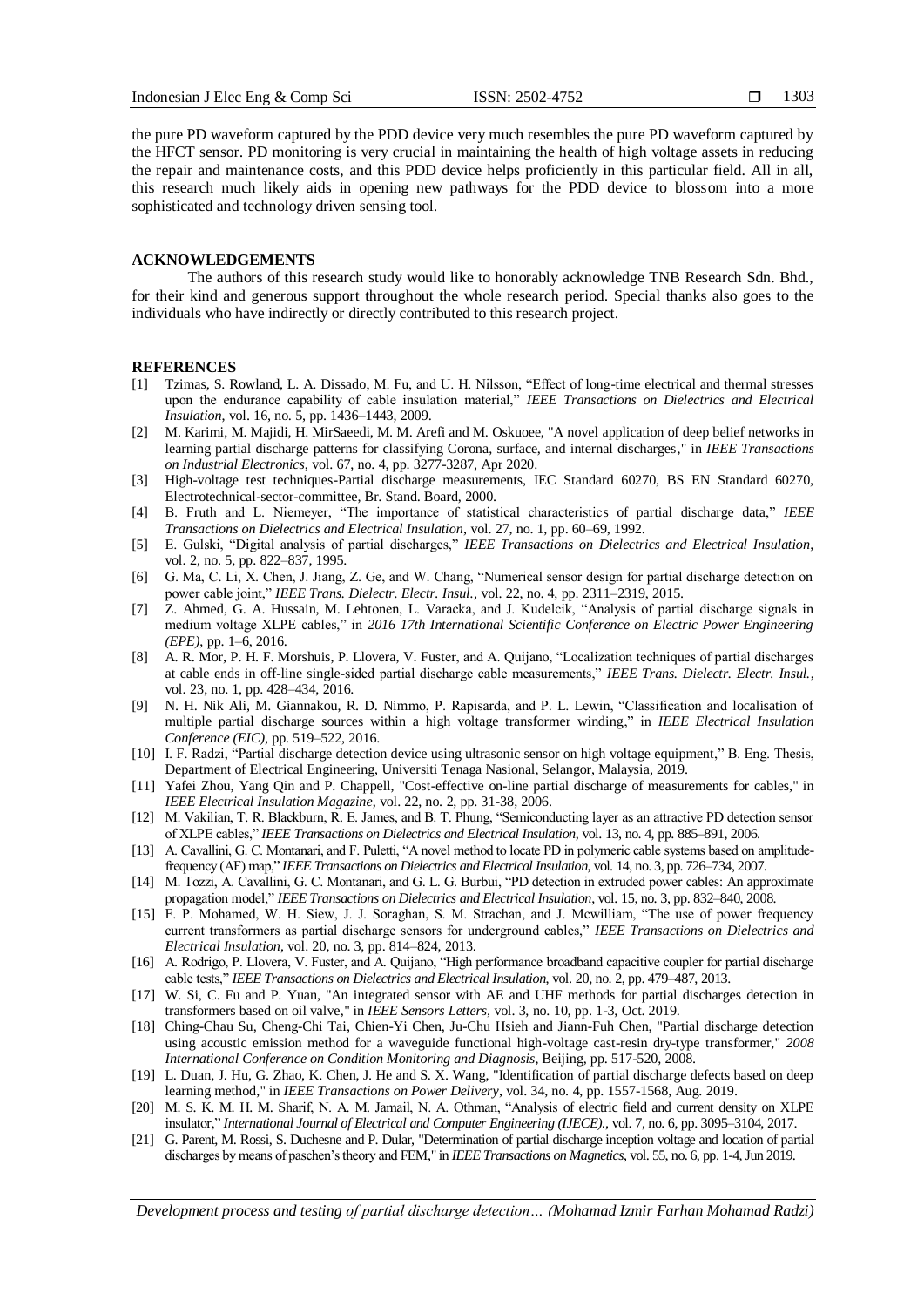- [22] N. H. Nik Ali, M. S. Abd Rahman, J. A. Hunter, P. Rapisarda, and P. L. Lewin, "Wavelet and Mathematical Morphology as the de-noising methods for PD analysis of high voltage transformer windings," *33rd Electrical Insulation Conference, EIC 2015 IEEE,* pp. 214–217, 2015.
- [23] N. H. Nik Ali, J. A. Hunter, P. Rapisarda, and P. L. Lewin, "Identification of multiple partial discharge sources in high voltage transformer windings," *2014 IEEE Conference on Electrical Insulation and Dielectric Phenomena (CEIDP)*, pp. 188–191, 2014.
- [24] A. Z. Abdullah *et al.*, "Wavelet based de-noising for on-site partial discharge measurement signal," *Indonesian Journal of Electrical Engineering and Computer Science (IJEECS)*, vol. 16, no. 1, pp. 259–266, October 2019.
- [25] I. F. Radzi, N. H. Nik Ali, N. Rameli, A. Mohd. Ariffin, M. S. Abd. Rahman, M. R. Ahmad, A. S. Salleh, "Partial discharge detection device using ultrasonic sensor on medium voltage XLPE cable," *Indonesian Journal of Electrical Engineering and Computer Science (IJEECS)*, vol. 17, no. 2, pp. 886–894, Feb 2020.
- [26] Rasha Abdul-nafaa Mohammed, Ali Nathem Hamoodi, Bashar M. Salih, "Partial discharge measurement in solid dielectric of H.V Cross-linked polyethylene (XLPE) submarine cable," *Indonesian Journal of Electrical Engineering and Computer Science (IJEECS)*, vol. 17, no. 3, pp. 1578–1583, Mar 2020.

# **BIOGRAPHIES OF AUTHORS**



**Mohamad Izmir Farhan Mohamad Radzi** has successfully completed his Bachelor Degree in Electrical Power Engineering (First Class Honour), from Universiti Tenaga Nasional (UNITEN) in December 2019 fully sponsored by Yayasan Tenaga Nasional (YTN). He successfully obtained 6 semesters of Dean's List. He started his degree in Virginia Polytechnic Institute and State University in the United States of America back in 2014. He completed an industrial training program in TNB Research Sdn. Bhd and is currently working on a life assessment project for Medium Voltage Underground Cable (MVUG) under professional supervision of Assoc. Prof. Dr. Ir. Azrul bin Mohd Ariffin in conjunction with TNB Research for his Master"s Degree. He previously worked as a Research Officer under the same project and supervisor. Currently, he is officially working for TNB"s Distribution Network under Stakeholder Management department whilst pursuing his Master"s Degree in Electrical Engineering in UNITEN.

$$
\begin{pmatrix} 1 \\ 0 \\ 0 \end{pmatrix}
$$

**Nik Hakimi Nik Ali** was born in Malaysia in 1990. He received the B.Eng. degrees in Electrical Power Engineering (First Class Honors) from the Universiti Tenaga Nasional (UNITEN), Malaysia in 2013. He received the Ph.D. degrees in Electronics and Electrical Engineering from the University of Southampton, UK in 2017. He worked as a Research Fellow in School of Electronics and Computer Science in University of Southampton, UK from 2018 to 2019. Currently, he is a Post-doctoral Researcher in Institute of Power Engineering (IPE) in UNITEN, Malaysia. He is also a graduate member of Board of Engineers Malaysia (BEM). His research interests are within the generic areas of applied signal processing. Within high voltage engineering this includes condition monitoring of high voltage cables and transformers, partial discharge measurement, HV insulation/dielectric materials, transformer rating analysis and applied signal processing.



**Azrul Mohd Ariffin** was born in Malaysia in 1981. He received his B.Eng in Electrical Engineering (First Class Honors) from University of Southampton, UK in 2004. He then pursued his doctorate at the same university and was awarded the Ph.D degree in 2008. His thesis investigated the electroluminescence phenomenon in insulating polymers subjected high electric field. Currently, he is an Associate Professor and the Director of Programme Management Office at Universiti Tenaga Nasional (UNITEN), Malaysia. He is also a Professional Engineer (P.Eng) registered with Board of Engineers, Malaysia (BEM).



**Muhamad Safwan Abd Rahman** received his Master of Engineering in Electrical Power and Ph.D in Electrical Engineering from Universiti of Southampton, United Kingdom in 2010 and 2014 respectively. He is currently a Senior Lecturer in Department of Electrical and Electronics Engineering, Universiti Tenaga Nasional (UNITEN), Malaysia. His research interests are High Voltage Engineering, Power Transformers & Cables, Partial Discharge studies, Lightning Protection studies, Thermal Stress studies, Statistical Pattern Recognition, Finite Element Analysis using CFD & Electrostatic Method and Insulation Coordination. He had conducted various research and consultancy works since joining UNITEN in 2014 and he is currently supervising two Ph.D candidates, 1 Master candidate and undergraduate students who are working in various fields in High Voltage. He is also actively involved in Occupational Safety and Health (OSH) activities and a member of OSH in Faculty of Engineering, UNITEN which handling safety and policies. He is also a member of IEEE and Dielectrics Electrical and Insulation Society (DEIS), a member of Institution of Engineering and Technology (IET), a member of Malaysian High Voltage Network (MyHVnet) and a member of Institute of Power Engineering (IPE), UNITEN.